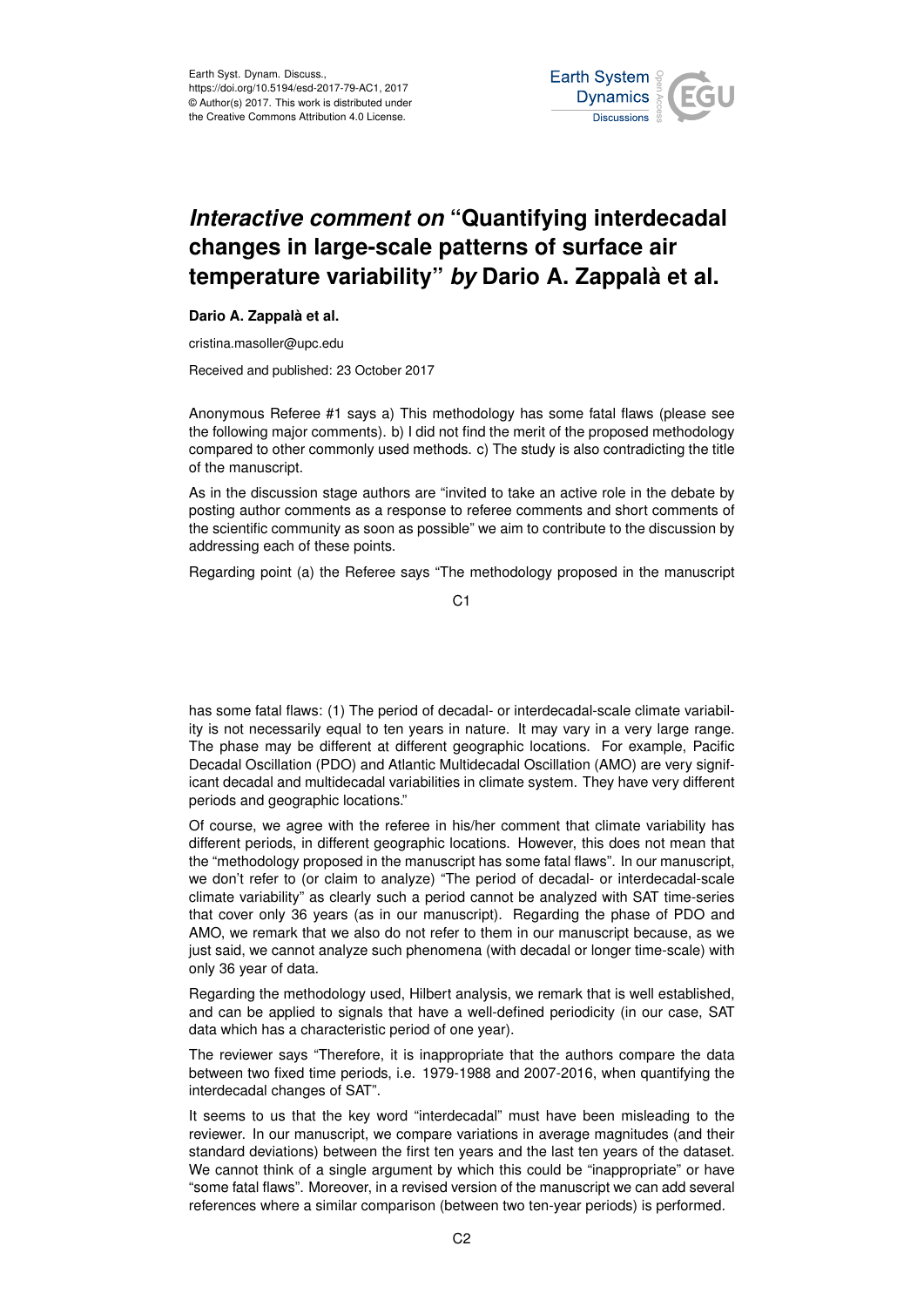We could also compare the first and last five years of the dataset (i.e. 1979-1983 and 2002-2016), or we could compare the first half and the last half of the data set (i.e. 1979-1999 and 2000-2016). There is nothing intrinsically wrong in doing that, and moreover, we show in our manuscript that some interesting and relevant conclusions can be extracted from such analysis.

The reviewer says "In terms of the extraction of climate variability, a successful signal processing method, e.g. FFT, wavelet transform, should be able to automatically detect the amplitude, period, and phase of a time series at various time scales".

We fully agree with this comment but that is not scope of our work, as we aim to detect instantaneous amplitude, frequency and phase. To the best of our knowledge, only the Hilbert transform can provide, for each data value, x(t), in a time-series, an instantaneous amplitude, a(t), frequency, f(t) and phase, fi(t).

The reviewer says "The author proposed method includes signals at all time scales and does not filter out the interdecadal variability. In this respect, I do not see the merit of the method proposed in the manuscript."

A main point in our manuscript is that we demonstrate that meaningful information can be extracted from the raw data, without making any a priori assumption, i.e., without the need to filter the data (we preprocess the data just by de-trending and normalizing).

The reviewer says "I noticed that the authors cited some literatures with regard to Hilbert-Huang transform (HHT). HHT, consisting of empirical mode decomposition (EMD) and Hilbert spectral analysis, can provide a time-frequency-energy description of a time series, which has been used extensively in geophysical research. Why the authors only use Hilbert transform here?"

Our aim is to show that a simple approach can indeed yield meaningful information. To keep the algorithm simple we have not used the HHT. However, we performed extensive tests to verify that the amplitude and the phase extracted were appropriated

C3

 $(x(t)=a(t))$  cos[fi(t)] for all t except during a transient first and final time-intervals that were disregarded). We also compared the results with different algorithms that implemented the Hilbert transform and different ways of computing the Hilbert phase. Moreover, in the supplementary information we compared two reanalysis and did not detect any "fatal flaws" or contradiction with well-known climate phenomena, to justify trying a more advanced method. In addition, in the supplementary information we also show that results of Hilbert analysis can be well-explained by a simple model (AR(1) process) which is commonly used as a null-hypothesis in climate studies.

Of course, this argument is valid for the analysis of SAT data that, as mentioned before, has a defined periodicity imposed by the annual solar cycle. The analysis of other climatological variables (lacking well defined periodicity) will likely need the use of more advanced tools, such as HHT.

The reviewer says "In terms of the detection of interdecadal climate variability, are there any merits of the proposed methodology compared to the HHT?"

As we explained before we limit the study to detect changes (in averaged quantities and standard deviations) between the first and last ten years of the dataset. In this sense, a main merit is that the algorithm, while being simple to implement, gives information which is consistent with information we extracted by other means (see next paragraph).

Regarding point (b): "I did not find the merit of the proposed methodology".

The reviewer says "I personally do not think the authors present an effective method in identifying interdecadal climate variabilities. If the authors think they did, they have to clearly elucidate the merits of their approach beyond other data analysis methods."

In our manuscript we compare the results of Hilbert analysis with another data analysis method (as explained in section Methods, subsection 3.2). Specifically, we compare two approaches in Figs. 2(c) and 2(d), in Fig. 3(a) and 3(b) and in Fig. 4(c) and 4(d). In all cases we have found consistent results. Regarding the merits of our approach, we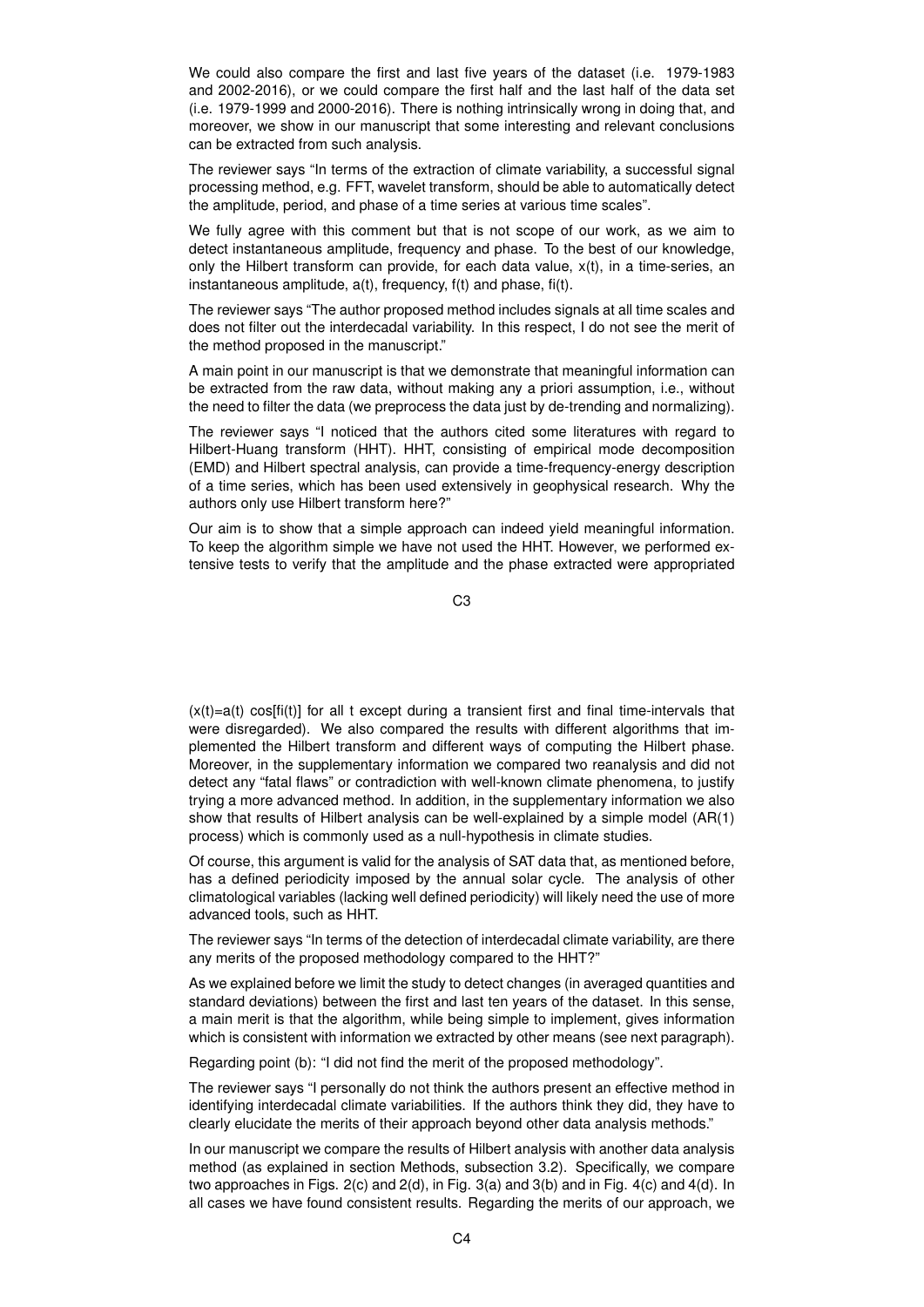note that Hilbert analysis detects stronger variations, and/or more clear (better defined) spatial patterns: the uncovered regions where variations are more pronounced are clearer –i.e., less noisy- with the Hilbert approach.

The reviewer says "The introduction was not well written. There are many general sentences followed by a number of literature citations without going into details. For example, in P1 L16-19, "Data analysis tools commonly used for the study of complex system are successfully being used for climate data analysis (Huang and Wu, 2008; Ghil etal., 2011; Palus, 2014; Tsonis and Swanson, 2008; Donges et al., 2009; Fountailis et al., 2015; Tantet and Dijkstra, 2014)". What data analysis methods or tools do the authors refer to here? What is the strength and shortcoming of various methods? These general sentences barely provided any useful information to readers."

The goal of this sentence was to provide the reader with a non-exhaustive list of relevant references; however, we agree with the reviewer that the information provided is barely useful and we will be happy to expand and improve the introduction in a revised version of the manuscript.

The reviewer says "The significance test proposed by the authors lacks mathematical basis. What is the significance level? The determination of significance threshold seems arbitrary. Why 2sigma s is chosen?"

It seems to us that the reviewer did not notice that this manuscript is accompanied by supplementary information where we show how the significance threshold modifies the obtained maps (Fig. 2 of the SI presents results with no threshold, 2sigma and 4 sigma). We will be happy to move this information to the main manuscript in a revised version. We will also be happy to expand this section to further discuss the appropriateness of the significance test done.

Regarding point (c): The study is also contradicting the title of the manuscript.

The reviewer says "The title of manuscript includes two key words, "interdecadal

C5

changes" and "large-scale" patterns". However, as I previously explained, it is inappropriate to measure the interdecadal changes in SAT with the difference between two fixed periods. The interdecadal changes of SAT presented in the study are misleading due to the methodology.

In the context of our work, "interdecadal" refers to changes in the last decade with respect to the first decade of the reanalysis. While we believe that it is correct to refer to such changes as "interdecadal", for the sake of clarity we will be happy to modify the wording in the title and in the text in a revised version. We suggest the following title, which more clearly reflects the content of the manuscript: Quantifying changes in surface air temperature dynamics over several decades.

The reviewer says "On the other hand, the manuscript focuses on some specific spots, e.g. the spots located in Arctic and Amazonia. This is not large-scale pattern of SAT. Therefore, the research contradicts the title of the manuscript. The authors could consider focusing on the large-scale patterns of SAT, e.g. the PDO- or AMO-related SST pattern."

In the context of our work, "large-scale pattern" refers to spatial patterns, which are well-defined geographical regions where we uncover large changes in Hilbert magnitudes (averaged amplitude, averaged frequency, and the standard deviations). As we said before, we don't mention PDO or AMO in our manuscript. Again for the sake of clarity, we will be happy to modify the wording in the title and in the text of a revised manuscript.

However, I do not see very clear PDO- or AMO-like SAT pattern from the figures, which is probably due to the inappropriate approach employed, i.e. using the difference between two fixed periods. For example, no clear difference in PDO-like SAT pattern can be found if both periods (1979-1988 and 2007-2016) were in the positive phase of PDO. Under such circumstance, the conclusion of no PDO-like decadal variability would be clearly wrong."